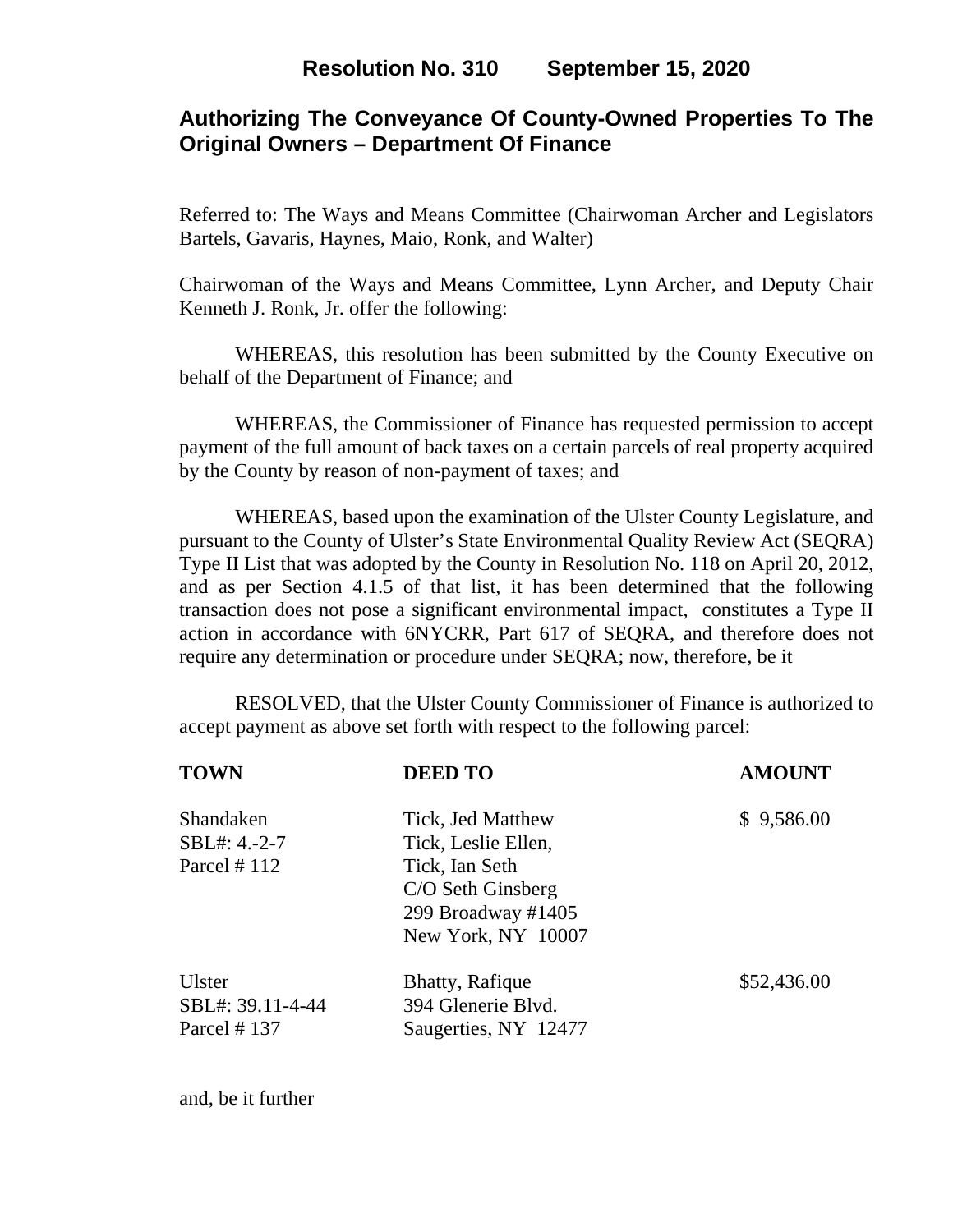### **- Page 2 -**

## **Resolution No. 310 September 15, 2020**

## **Authorizing The Conveyance Of County-Owned Properties To The Original Owners – Department Of Finance**

RESOLVED, that upon receipt of such payment with respect to each parcel, the Chair of the Ulster County Legislature is hereby authorized to make, execute and deliver to the owner making payment, a quitclaim deed conveying the interest of the County in the parcel, which quitclaim deed shall contain the covenant that the County of Ulster shall in no event be or become liable for any defects in title conveyed for any cause whatsoever, or that no claim or demand of any nature shall ever be made against the County of Ulster arising from such sales, conveyances, or any proceedings leading thereto,

and move its adoption.

#### ADOPTED BY THE FOLLOWING VOTE:

AYES: 22 NOES: 0 (Absent: Legislator Fabiano)

Passed Committee: Ways and Means on September 8, 2020

FINANCIAL IMPACT: TOTAL UNPAID TAXES: \$62,022.00